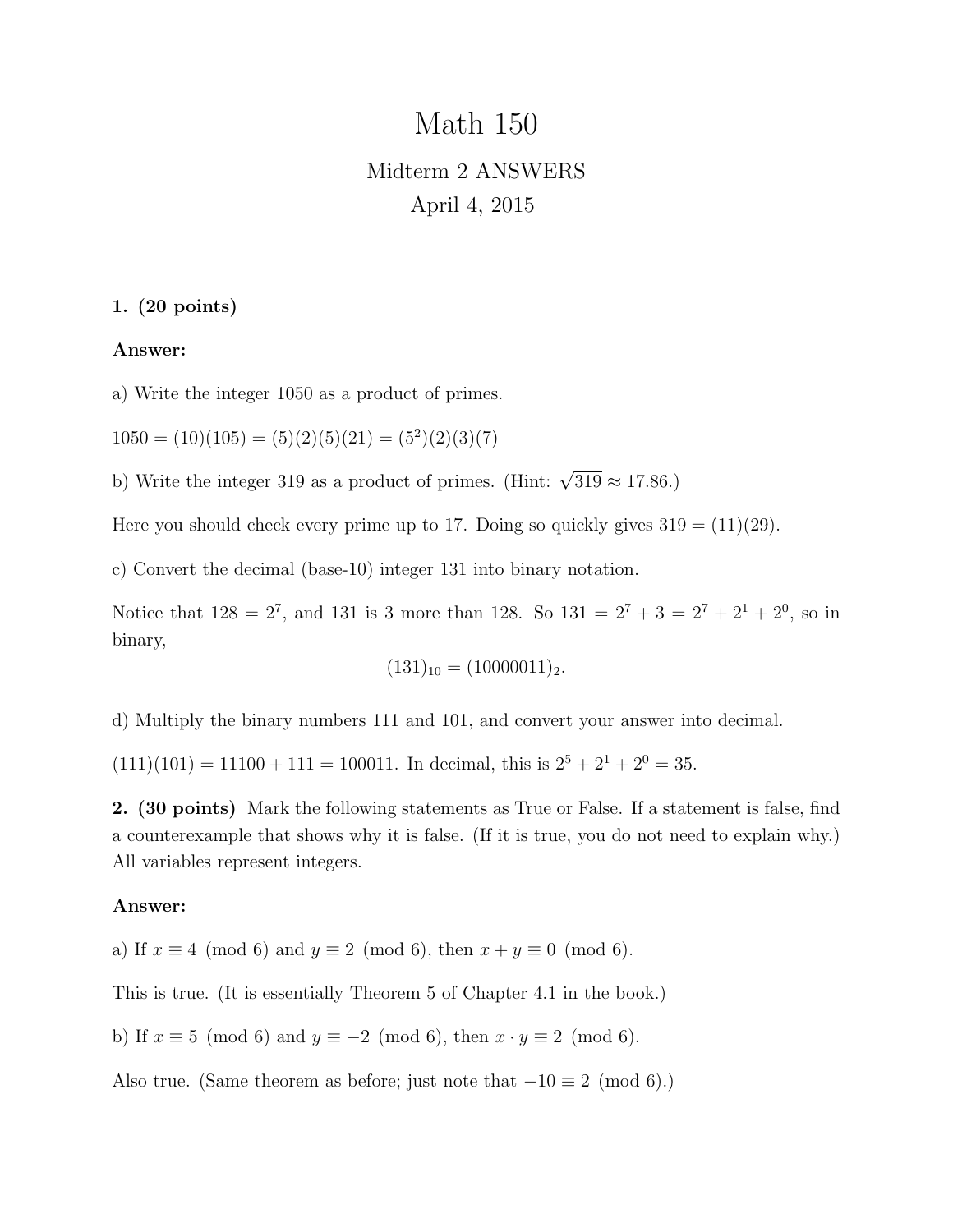c) If  $x \equiv 2 \pmod{6}$  and  $y \equiv 2 \pmod{6}$ , then  $\frac{x}{y} \equiv 1 \pmod{6}$ .

This is false. Division only works if the numbers you're dividing are relatively prime to the modulus. In this case, you can take, for example,  $x = 8$  and  $y = 2$ . Then  $\frac{x}{y} = 4$ , and  $4 \neq 2$ (mod 6).

d) If x is not divisible by 6, then  $x^5 \equiv 1 \pmod{6}$ .

False. This would be Fermat's Little Theorem if 6 were prime. But 6 is not prime. A counterexample is  $x = 2$ , for which  $2^5 = 32 \equiv 2 \pmod{6}$ .

e) There exists x such that  $2x \equiv 1 \pmod{5}$ .

True. This is guaranteed by the fact that 2 and 5 are relatively prime.

f) There do not exist two different values of x such that  $2x \equiv 1 \pmod{5}$ .

False.  $x = 3$  and  $x = 8$  are both solutions. The value of x is unique mod 5, but not unique as an integer. (And all variables represent integers, as stated above.)

## 3. (20 points)

## Answer:

a) Use the Euclidean Algorithm to show that  $gcd(125,61)=1$ . Then find integers s and t such that  $125s + 61t = 1$ .

 $125 = 61(2) + 3$  $61 = 3(20) + 1$ So  $1 = 61 - 3(20) = 61 - (125 - 61(2))20 = 61 - 125(20) + 61(40) = 61(41) - 125(20)$ . So  $s = -20$  and  $t = 41$ .

b) Use your work above to solve the congruence  $61x \equiv 4 \pmod{125}$ . Find the smallest positive integer x that is a solution.

If 61x  $\equiv$  4 (mod 125), then  $(41)(61x) \equiv (41)(4)$  (mod 125). So  $x \equiv 164$  (mod 125). But the smallest solution is  $x = 164 - 125 = 39$ .

## 4. (20 points)

## Answer:

a) Write pseudocode for an algorithm that takes the list of integers  $(a_1, a_2, \ldots, a_n)$  and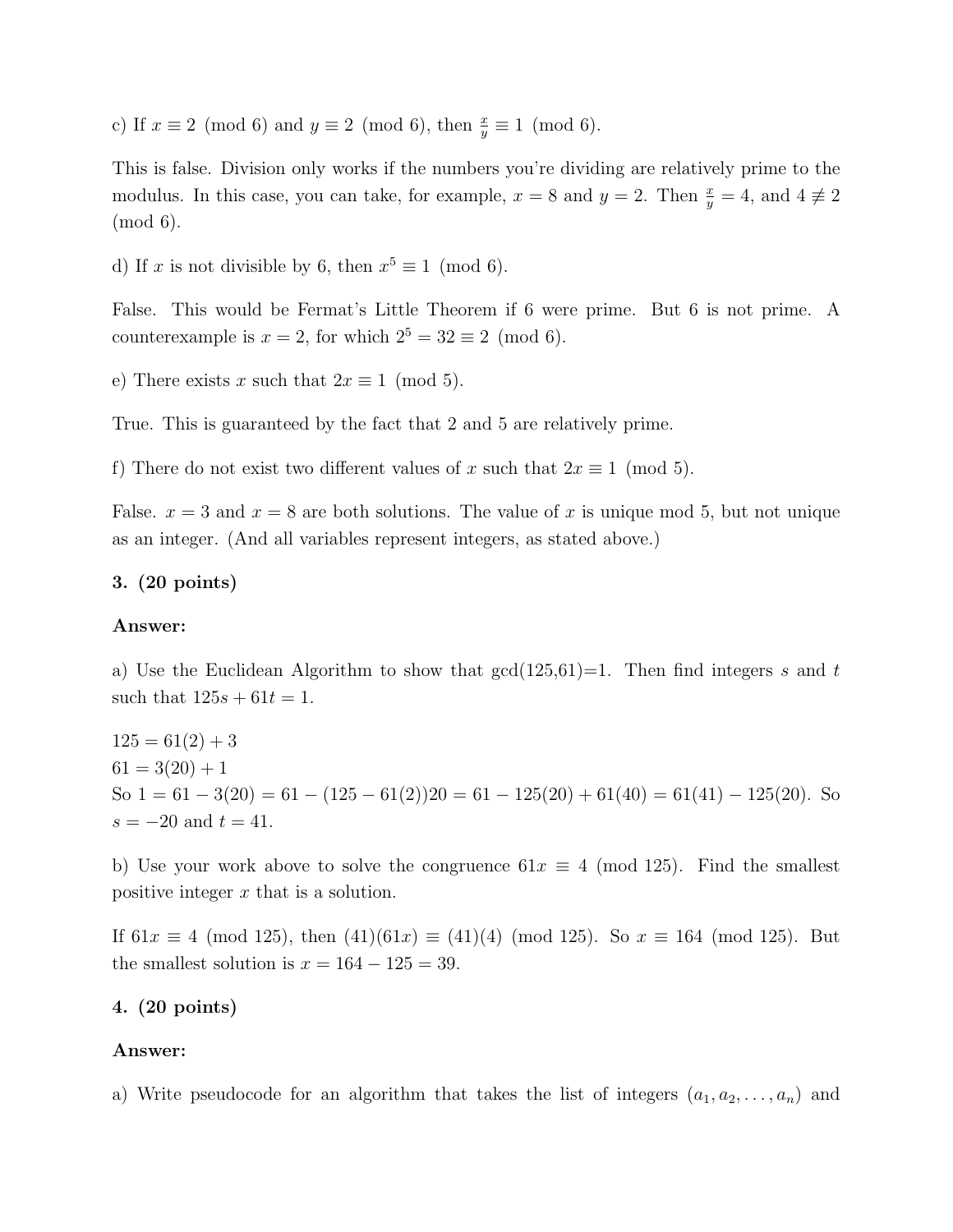returns a number equal to the number of positive integers in the list minus the number of negative integers in the list.

procedure PositiveMinusNegative $(a_1, a_1, \ldots, a_n:$  list of integers):

```
pos := 0neg := 0for i in (1, n) do
  if (a_i > 0) then pos := pos + 1
  if (a_i < 0) then neg := neg + 1
return (pos - neg)
```
b) Suppose that  $n = 3$ , that is, that the list has three elements. What possible values could be returned by this function? (In mathematical language, what is the range of this function?) Give examples to support your answer.

The possible values returned are  $\{-3, -2, -1, 0, 1, 2, 3\}$  For example, the input  $(1, 1, 1)$ returns 3, (1, 1, 0) returns 2, (1, 0, 0) returns 1, (0, 0, 0) returns 0, (−1, 0, 0) returns -1,  $(-1 - 1, 0)$  returns -2, and  $(-1, -1, -1)$  returns -3.

## 5. (20 points)

## Answer:

a) Compute  $3^{7941}$  mod 7.

By Fermat's Little Theorem,  $3^6 \equiv 1 \pmod{7}$ . We compute 7941 = 6(1323) + 3. So

 $3^{7941} = 3^{6(1323)+3} \equiv 1^{1323}3^3 \pmod{7}.$ 

Now we can finish the computation by simply computing  $3^3 = 27$  and  $27 \text{ mod } 7 = 6$ .

b) Compute  $6^{17}$  mod 20.

This is best done by repeated squaring. We compute

$$
6^2 = 36 \equiv 16 \pmod{20}
$$
  
 $6^4 \equiv 16^2 \equiv (-4)^2 \equiv 16 \pmod{20}$ 

and this is already enough information to realize that 6 raised to any power of 2 will be congruent to 16 mod 20. So

$$
6^{17} = 6^{16}6^1 \equiv (16)(6) \equiv 96 \equiv 16 \pmod{20}
$$